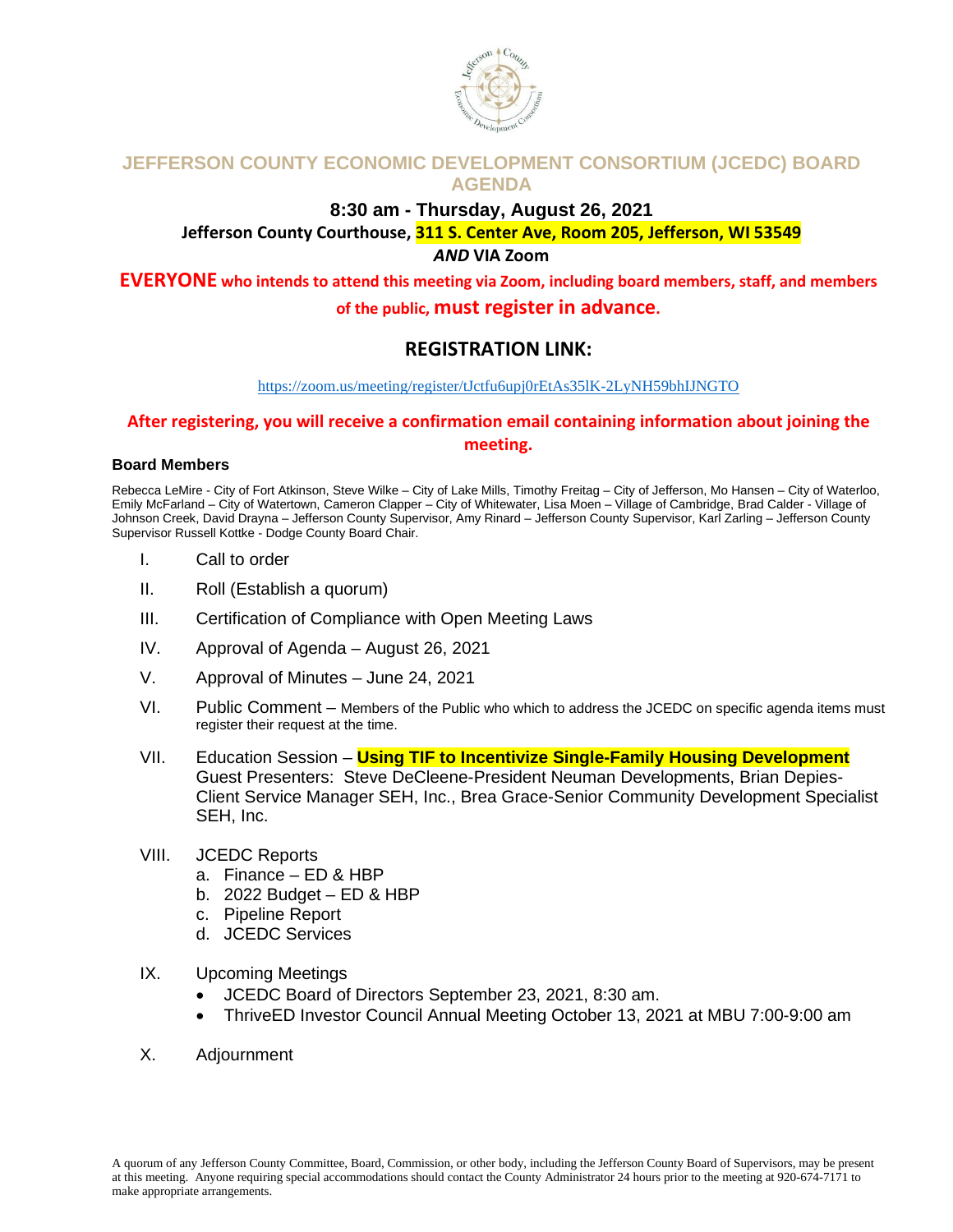## **Jefferson County Economic Development Consortium (JCEDC) Board of Directors Meeting June 24, 2021 – Meeting held in person and via Zoom.**

Board members –Rebecca LeMire - City of Fort Atkinson, Steve Wilke - City of Lake Mills, Timothy Freitag - City of Jefferson, Mo Hansen - City of Waterloo, Emily McFarland - City of Watertown, Cameron Capper - City of Whitewater, Russ Kottke - Dodge County, Lisa Moen - Village of Cambridge, Brad Calder of Johnson Creek, David Drayna - Jefferson County Supervisor, Karl Zarling - Jefferson County Supervisor, Amy Rinard - Jefferson County Supervisor.

**I. Call to Order -** Meeting called to order by Chairman Hansen at 8:30 am.

## **II. Roll Call – Quorum Established**

- JCEDC Board Members Present: Mo Hansen-City of Waterloo, Emily McFarland-City of Watertown, Steve Wilke-City of Lake Mills, Cameron Clapper-City of Whitewater, Rebecca LeMire – City of Fort Atkinson, Lisa Moen-Village of Cambridge, Brad Calder-Village of Johnson Creek, Karl Zarling-County Supervisor, Russell Kottke – Dodge County
- Absent: Tim Freitag-City of Jefferson, David Drayna-County Supervisor, Amy Rinard-County Supervisor
- Staff Present: Ben Wehmeier-Jefferson County Administrator, Victoria Pratt-JCEDC Executive Director, Julie Olver-Marketing Manager, Deb Reinbold-Business Development Manager, RoxAnne Witte-Program **Specialist**
- Members of the Public Attending: Alex Allon, Gene Dalhoff, Vanessa Ineza, Russ Kashian

## **III. Certification of compliance with Open Meeting Law Requirements** Staff certified compliance for the agenda dated June 24, 2021.

## **IV. Approval of Agenda**

June 24, 2021 JCEDC agenda approved as printed by consensus of the board.

## **V. Approval of Minutes**

Kottke/McFarland moved to approve May 27, 2021 JCEDC minutes as printed. Motion passed.

# **VI. Public Comments**

None

## **VII. June Education Session**

Dr. Russ Kashian, Director of Fiscal & Economic Research Center (FERC) at UW-Whitewater presented the preliminary results from the Wage by Occupation Code by County Study. Discussion followed on next steps. Presentations of the complete study will be scheduled in both Dodge and Jefferson County in coming months.

## **VIII. JCEDC Reports**

- **A. Finance Report –**Clapper/Moen moved to approve May 31, 2021 JCEDC and Homebuyer Program finance reports as presented. Motion passed.
- **B. Draft 2022 Budget –** Preliminary budgets for 2022 for JCEDC and the Homebuyer Program were presented to the board for discussion. Final budgets will be presented at the July board of directors meeting.

## **IX. General Orders**

- **A. Opportunity Pipeline Update** Pratt/Reinbold gave update on recruitment/retention/expansion projects that have been active in 2021.
- **B. Pipeline Reporting Metrics –** Discussion was held on report content and the suggestion of having monthly individual meetings with each municipality.
- **C. Directors Report**
	- **Revolving Loan Fund** Pratt updated the board on the status of the program. Launch date for the program is proposed for August 1, 2021.
	- **Rural Housing Initiative**  Pratt informed the board that the application for housing consulting services for municipalities has been submitted to WEDC for funding.
	- **Heartland Talent Initiative** Pratt updated the board on the work that UW Whitewater is doing to collect information from employers (career opportunities, education required, pay scale) to finalize the initiative. Program to launch in Spring of 2022 in Lake Mills School District.
- **D. Capital Campaign Update –** Staff shared slide from RDG on the progress of the campaign.

## **X. Upcoming Meeting/Seminars**

- JCEDC Board of Directors Meeting July 29, 2021, 8:30 am.
- ThriveED Investor Council Annual Meeting October 12, 2021, 7:00 9:00 am, Maranatha Baptist University, Watertown WI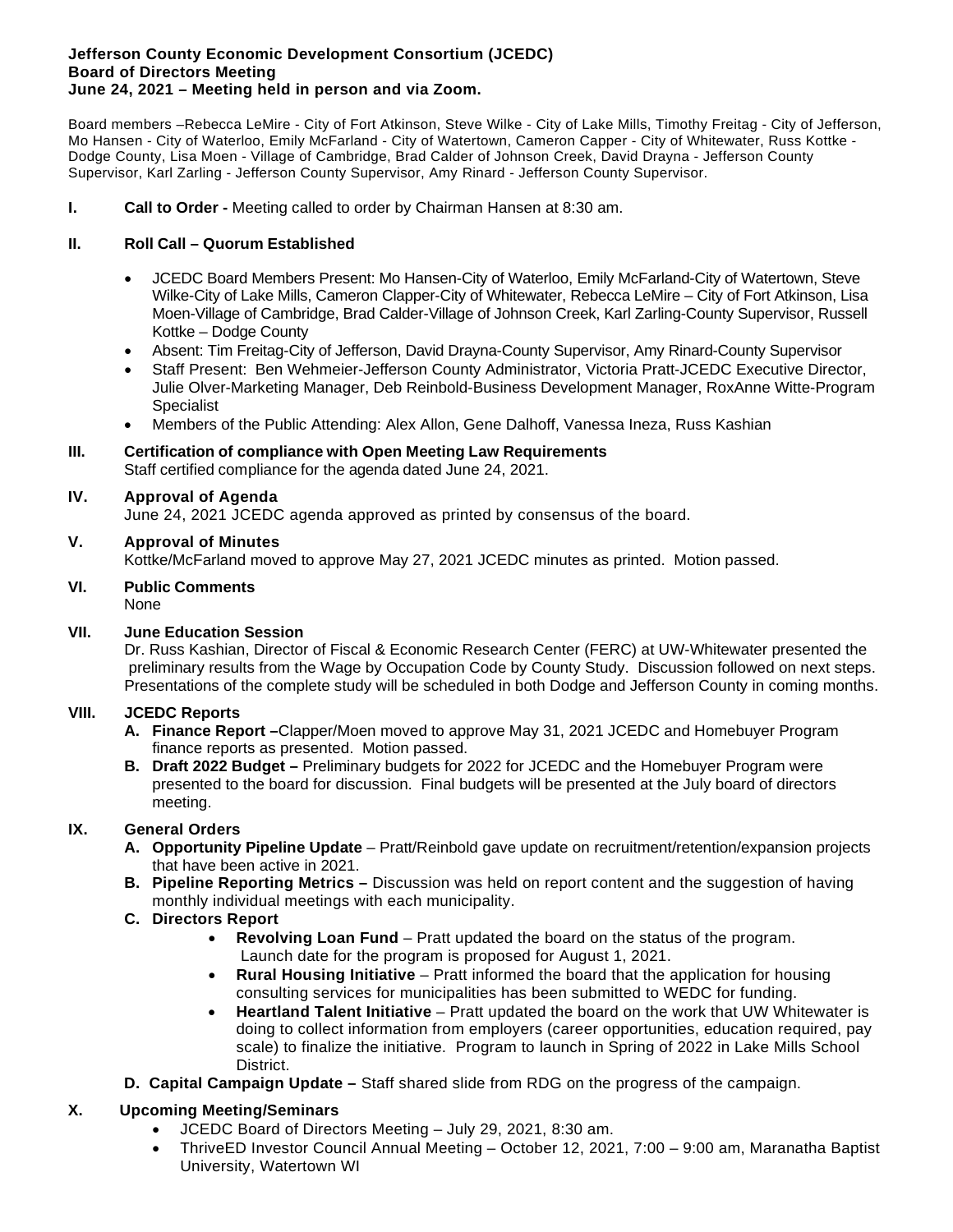## **XI. Adjournment**

There being no further business for consideration meeting adjourned at 9:59 am with consensus of the board.

Minutes prepared by: RoxAnne L. Witte, Program Specialist Jefferson County Economic Development Consortium

DISCLAIMER: These minutes are uncorrected, and any corrections made thereto will be noted in the proceedings at which these minutes are approved.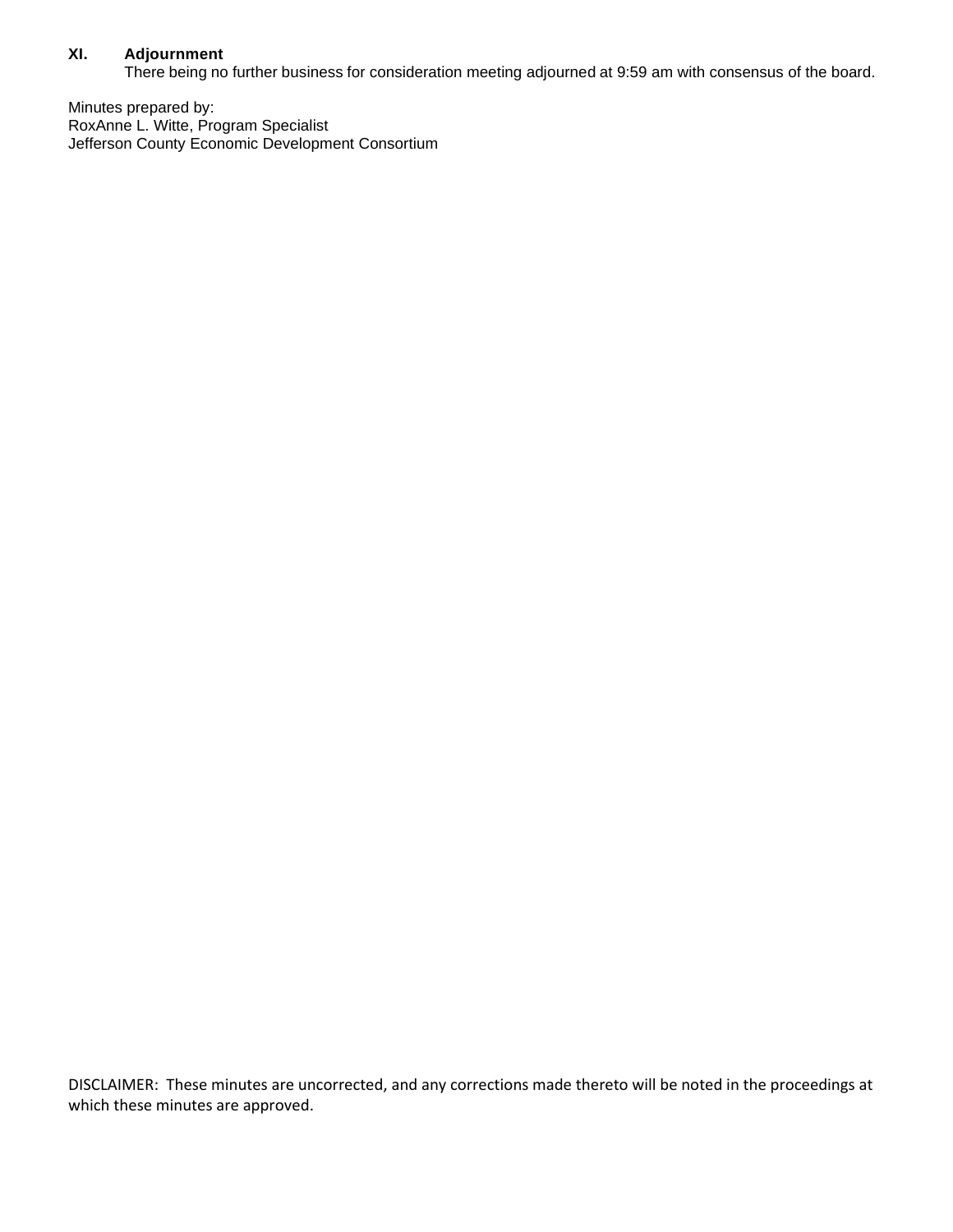# **Jefferson County Economic Development Consortium**

**July 31, 2021**

|                                    | <b>July Estimates</b>    | <b>June Final</b>        | <b>Year to Date</b> | 2021 Budget |        |
|------------------------------------|--------------------------|--------------------------|---------------------|-------------|--------|
| Revenue                            |                          |                          |                     |             |        |
| <b>JCEDC GHDP Service fees</b>     |                          | 67,500.00                | 67,500.00           | 135,000.00  | 50.0%  |
| <b>GHDP Reimburseable Espenses</b> |                          | $\overline{\phantom{a}}$ |                     |             |        |
| V-Cambridge                        |                          | $\overline{\phantom{a}}$ | 160.50              | 160.50      | 100.0% |
| <b>V-Johnson Creek</b>             |                          | $\overline{\phantom{a}}$ | 4,524.00            | 4,524.00    | 100.0% |
| <b>C-Fort Atkinson</b>             | $\overline{\phantom{0}}$ | $\overline{\phantom{a}}$ | 18,712.50           | 18,712.50   | 100.0% |
| C-Jefferson                        |                          |                          | 12,156.00           | 12,156.00   | 100.0% |
| <b>C-Lake Mills</b>                |                          | $\overline{\phantom{a}}$ | 9,228.00            | 9,228.00    | 100.0% |
| C-Waterloo                         |                          | $\overline{\phantom{a}}$ | 4,977.00            | 4,977.00    | 100.0% |
| C-Watertown                        |                          | $\overline{\phantom{a}}$ | 22,851.00           | 22,851.00   | 100.0% |
| <b>C-Whitewater</b>                |                          | $\overline{\phantom{a}}$ | 4,588.50            | 4,588.50    | 100.0% |
| Jefferson County                   |                          | $\overline{\phantom{a}}$ | 128,568.00          | 128,568.00  | 100.0% |
| <b>Dodge County</b>                |                          | $\overline{\phantom{a}}$ | 135,007.50          | 135,445.50  | 99.7%  |
| <b>Contra Account</b>              |                          |                          | (13,717.70)         | (13,717.70) | 100.0% |
| Total                              |                          | 67,500.00                | 394,555.30          | 462,493.30  | 85.3%  |

| <b>Expenditures</b>             | <b>July Estimates</b> | <b>June Final</b> | <b>Year to Date</b> | 2021 Budget     |      |
|---------------------------------|-----------------------|-------------------|---------------------|-----------------|------|
| <b>Personnel</b>                | 31,468.91             | 32,610.04         | 224,098.73          | 389,577.51      | 58%  |
| <b>Professional Services</b>    |                       |                   | 37,248.00           | 60,000.00       | 62%  |
| <b>Web Page Development</b>     |                       | 500.00            | 1,541.34            | 2,125.00        | 73%  |
| <b>Office Expense</b>           | 683.23                | 1,391.96          | 2,951.20            | 10,336.00       | 29%  |
| Membership                      | 455.00                | 540.00            | 1,994.00            | 3,300.00        | 60%  |
| <b>Professional Development</b> | 135.00                | 277.00            | 2,735.07            | 4,800.00        | 57%  |
| <b>Meeting Expenses</b>         |                       |                   | 84.91               | 1,500.00        | 6%   |
| <b>Training Materials</b>       |                       |                   |                     | 500.00          | 0%   |
| <b>Subscriptions</b>            | 86.97                 | 706.97            | 2,356.67            | 6,000.00        | 39%  |
| Internet/Phones/Mis             | 910.65                | 911.34            | 6,348.49            | 12,140.00       | 52%  |
| <b>Other Operating</b>          |                       |                   |                     | 1,000.00        | 0%   |
| <b>Travel Related</b>           | 1,132.22              | 160.87            | 1,970.43            | 5,800.00        | 34%  |
| <b>Other Insurance</b>          | 250.64                | 250.64            | 1,754.48            | 2,068.26        | 85%  |
| <b>Railroad Consortium</b>      |                       |                   | 14,000.00           | 14,000.00       | 100% |
| <b>Operating Reserve</b>        |                       |                   |                     |                 |      |
| Total                           | 35,122.62             | 37,348.82         | \$<br>297,083.32    | 513,146.77<br>S | 58%  |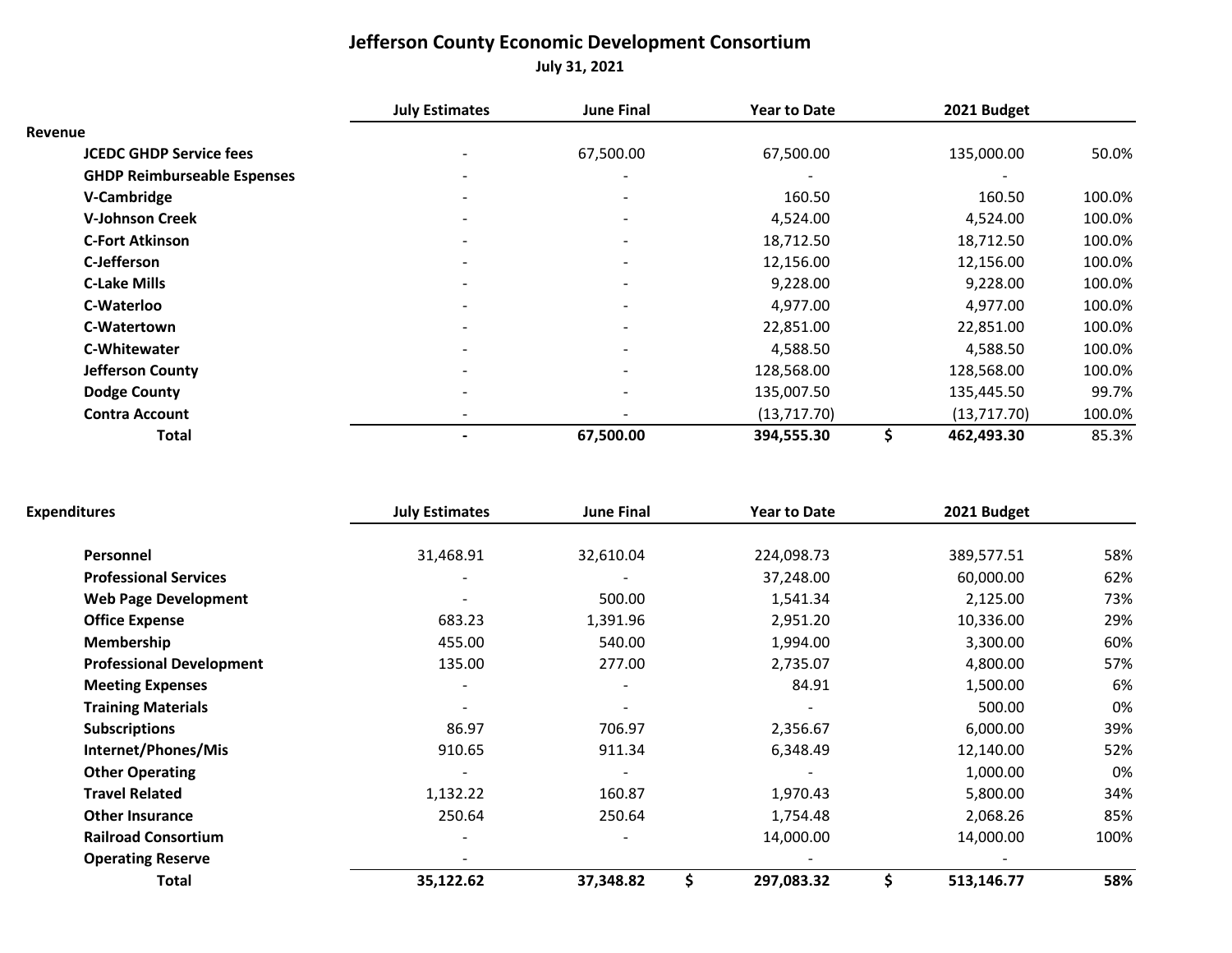|                                                                          |                            | <b>SUMMARY</b><br>July 31, 2021 |                     |              |
|--------------------------------------------------------------------------|----------------------------|---------------------------------|---------------------|--------------|
|                                                                          | <b>July Estimates</b>      | <b>June Final</b>               | <b>Year to Date</b> | 2021 Budget  |
| <b>Revenues</b>                                                          |                            | 67,500.00                       | \$394,555.30        | \$462,493.30 |
| <b>Expenses</b>                                                          | 35,122.62                  | 37,348.82                       | \$297,083.32        | \$513,146.77 |
| <b>Total Profit/Loss</b>                                                 |                            |                                 | \$97,471.98         |              |
| 1/1/2021 JCEDC Operating Reserve Carryforward Balance Total              |                            | \$347,694.74                    |                     |              |
| <b>Vested Benefits Balance</b><br><b>JCEDC Operating Reserve Balance</b> | (34, 125.50)<br>313,569.24 |                                 |                     |              |
| 5/17/2021 Loan Receivable due from ThriveED on 12/31/2022                |                            | \$36,782.76                     |                     |              |

# **Breakdown By Goals**

| Goal 1                          | <b>July Estimates</b>    | <b>June Final</b>        | <b>Year to Date</b> | 2021 Budget      |      |
|---------------------------------|--------------------------|--------------------------|---------------------|------------------|------|
| <b>Personnel</b>                | 10,699.43                | 11,087.41                | 76,374.75           | 134,982.70       | 57%  |
| <b>Professional Services</b>    | $\overline{\phantom{a}}$ | $\overline{\phantom{a}}$ | 12,414.76           | 20,000.00        | 62%  |
| <b>Web Page Development</b>     | $\overline{\phantom{a}}$ | 166.65                   | 513.73              | 708.33           | 73%  |
| <b>Office Expense</b>           | 227.72                   | 463.94                   | 983.64              | 3,445.33         | 29%  |
| Membership                      | 151.65                   | 179.98                   | 664.60              | 1,100.00         | 60%  |
| <b>Professional Development</b> | 45.00                    | 92.32                    | 911.61              | 1,600.00         | 57%  |
| <b>Meeting Expenses</b>         | $\overline{\phantom{a}}$ | $\overline{\phantom{a}}$ | 28.30               | 500.00           | 6%   |
| <b>Training Materials</b>       | $\overline{\phantom{a}}$ |                          |                     | 166.67           | 0%   |
| <b>Subscriptions</b>            | 28.99                    | 235.63                   | 785.48              | 2,000.00         | 39%  |
| Internet/Phones/Mis             | 303.53                   | 303.76                   | 2,116.05            | 4,046.67         | 52%  |
| <b>Other Operating</b>          |                          | $\overline{\phantom{a}}$ |                     | 333.33           | 0%   |
| <b>Travel Related</b>           | 377.37                   | 53.62                    | 656.74              | 1,933.33         | 34%  |
| <b>Other Insurance</b>          | 83.54                    | 83.54                    | 584.77              | 689.42           | 85%  |
| <b>Railroad Consortium</b>      | $\overline{\phantom{a}}$ |                          | 4,666.20            | 4,666.67         | 100% |
| *Total                          | 11,917.23                | 12,666.86                | 100,700.63          | \$<br>176,172.45 | 57%  |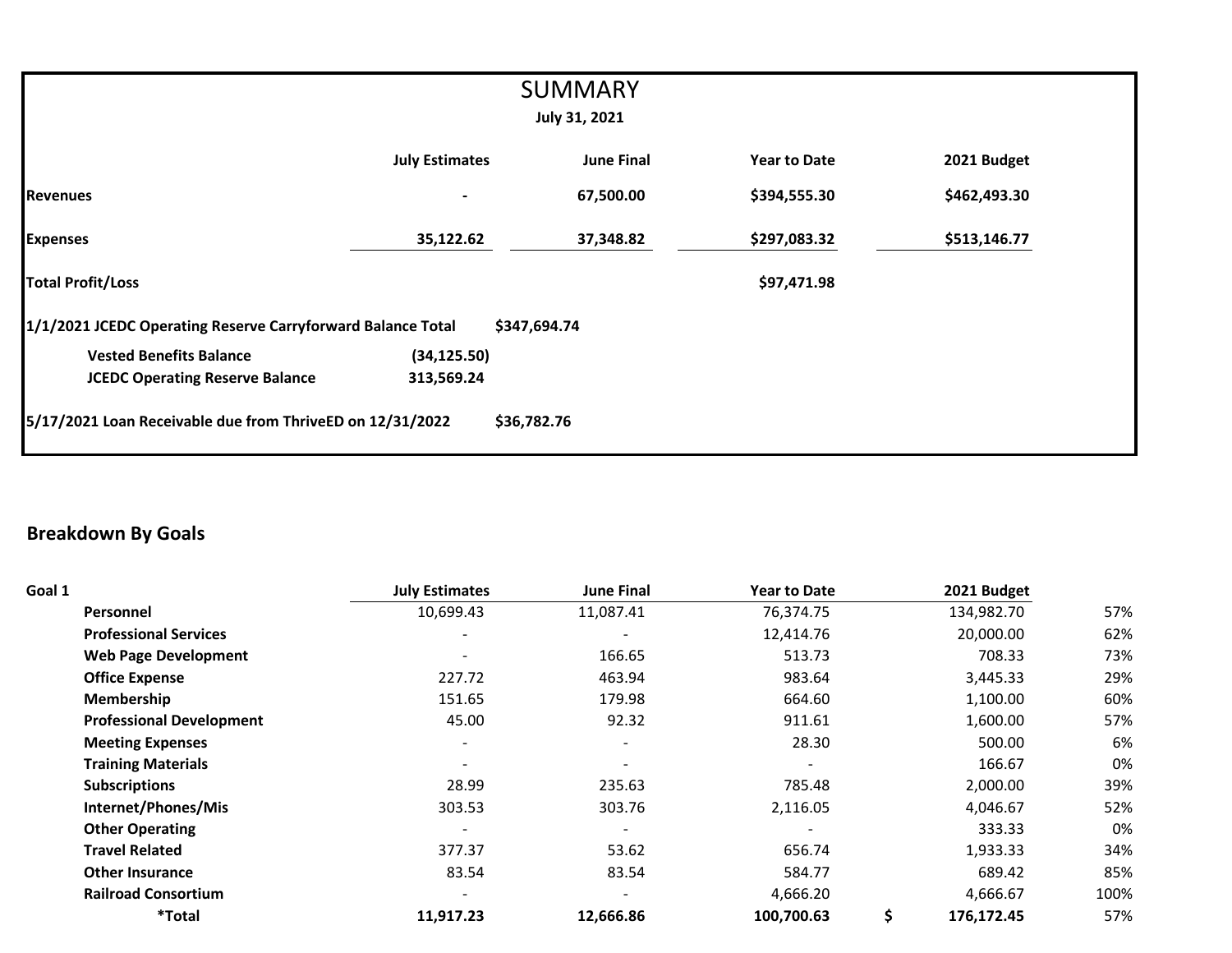| Goal 2                          | <b>July Estimates</b>    | <b>June Final</b> | <b>Year to Date</b> | 2021 Budget      |      |
|---------------------------------|--------------------------|-------------------|---------------------|------------------|------|
| <b>Personnel</b>                | 8,496.61                 | 8,804.71          | 59,725.32           | 102,665.18       | 58%  |
| <b>Professional Services</b>    |                          |                   | 12,414.76           | 20,000.00        | 62%  |
| <b>Web Page Development</b>     | $\overline{\phantom{a}}$ | 166.65            | 513.73              | 708.33           | 73%  |
| <b>Office Expense</b>           | 227.72                   | 463.94            | 983.64              | 3,445.33         | 29%  |
| Membership                      | 151.65                   | 179.98            | 664.60              | 1,100.00         | 60%  |
| <b>Professional Development</b> | 45.00                    | 92.32             | 911.61              | 1,600.00         | 57%  |
| <b>Meeting Expenses</b>         |                          |                   | 28.30               | 500.00           | 6%   |
| <b>Training Materials</b>       |                          |                   |                     | 166.67           | 0%   |
| <b>Subscriptions</b>            | 28.99                    | 235.63            | 785.48              | 2,000.00         | 39%  |
| Internet/Phones/Mis             | 303.53                   | 303.76            | 2,116.05            | 4,046.67         | 52%  |
| <b>Other Operating</b>          |                          |                   |                     | 333.33           | 0%   |
| <b>Travel Related</b>           | 376.67                   | 53.62             | 656.04              | 1,933.33         | 34%  |
| <b>Other Insurance</b>          | 83.54                    | 83.54             | 584.77              | 689.42           | 85%  |
| <b>Railroad Consortium</b>      |                          |                   | 4,666.20            | 4,666.67         | 100% |
| *Total                          | 9,713.71                 | 10,384.16         | 84,050.50           | \$<br>143,854.93 | 58%  |

| Goal 3                          | <b>July Estimates</b>    | <b>June Final</b>        | <b>Year to Date</b> | 2021 Budget      |      |
|---------------------------------|--------------------------|--------------------------|---------------------|------------------|------|
| <b>Personnel</b>                | 12,272.88                | 12,717.92                | 87,998.67           | 151,929.70       | 58%  |
| <b>Professional Services</b>    |                          |                          | 12,418.48           | 20,000.00        | 62%  |
| <b>Web Page Development</b>     | $\overline{\phantom{a}}$ | 166.70                   | 513.88              | 708.33           | 73%  |
| <b>Office Expense</b>           | 227.79                   | 464.08                   | 983.93              | 3,445.33         | 29%  |
| Membership                      | 151.70                   | 180.04                   | 664.80              | 1,100.00         | 60%  |
| <b>Professional Development</b> | 45.01                    | 92.35                    | 911.87              | 1,600.00         | 57%  |
| <b>Meeting Expenses</b>         |                          | $\overline{\phantom{a}}$ | 28.31               | 500.00           | 6%   |
| <b>Training Materials</b>       |                          |                          |                     | 166.67           | 0%   |
| <b>Subscriptions</b>            | 29.00                    | 235.70                   | 785.72              | 2,000.00         | 39%  |
| Internet/Phones/Mis             | 303.58                   | 303.81                   | 2,116.39            | 4,046.67         | 52%  |
| <b>Other Operating</b>          |                          |                          |                     | 333.33           | 0%   |
| <b>Travel Related</b>           | 377.48                   | 53.63                    | 656.94              | 1,933.33         | 34%  |
| <b>Other Insurance</b>          | 83.56                    | 83.56                    | 584.94              | 689.42           | 85%  |
| <b>Railroad Consortium</b>      |                          |                          | 4,667.60            | 4,666.67         | 100% |
| <i><b>*Total</b></i>            | 13,491.00                | 14,297.80                | \$<br>112,331.53    | \$<br>193,119.45 | 58%  |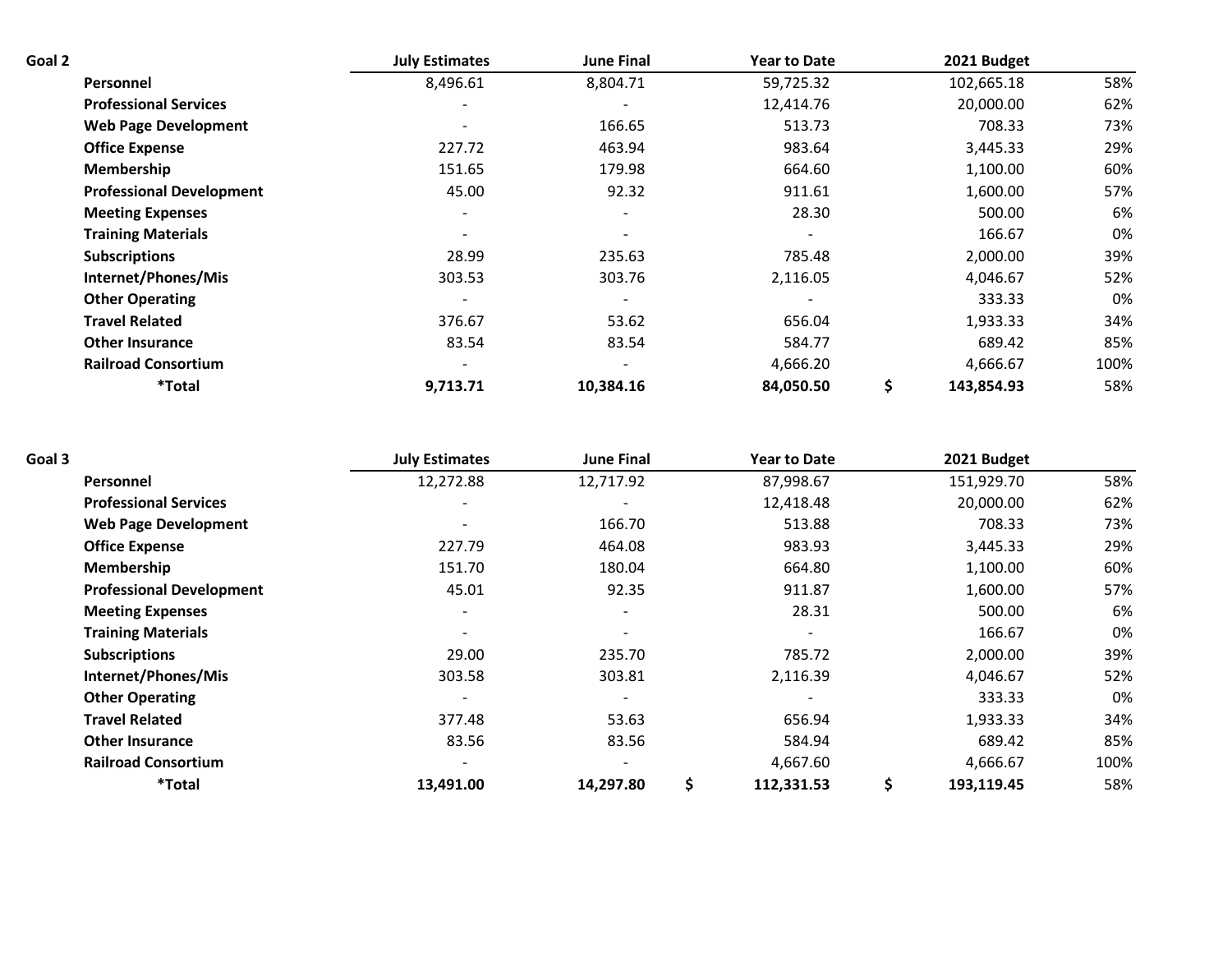|                                                             |                       | <b>SUMMARY</b>                                      |                     |                     |                  |
|-------------------------------------------------------------|-----------------------|-----------------------------------------------------|---------------------|---------------------|------------------|
|                                                             |                       | July 31, 2021                                       |                     |                     |                  |
|                                                             |                       |                                                     | <b>Year to Date</b> |                     | 2020 Budget      |
| <b>Revenues</b>                                             |                       |                                                     |                     |                     |                  |
| Income                                                      |                       |                                                     |                     | 394,555.30          | \$<br>462,493.30 |
|                                                             | <b>July Estimates</b> | <b>June Final</b>                                   |                     | <b>Year to Date</b> | 2021 Budget      |
| <b>Expenses</b>                                             |                       |                                                     |                     |                     |                  |
| Goal 1                                                      | 11,917.23             | 12,666.86                                           |                     | 100,700.63          | \$<br>176,172.45 |
| Goal 2                                                      | 9,713.71              | 10,384.16                                           |                     | 84,050.50           | \$<br>143,854.93 |
| Goal 3                                                      | 13,491.00             | 14,297.80                                           |                     | 112,331.53          | \$<br>193,119.45 |
| *Totals                                                     | 35,121.93             | 37,348.82                                           | \$                  | 297,082.65          | \$<br>513,146.83 |
| 1/1/2021 JCEDC Operating Reserve Carryforward Balance Total |                       | \$347,694.74                                        |                     |                     |                  |
| <b>Vested Benefits Balance</b>                              | (34, 125.50)          |                                                     |                     |                     |                  |
| <b>JCEDC Operating Reserve Balance</b>                      | 313,569.24            |                                                     |                     |                     |                  |
| 5/17/2021 Loan Receivable due from ThriveED on 12/31/2022   |                       | \$36,782.76                                         |                     |                     |                  |
|                                                             |                       | *Note breatkout differences due to percent rounding |                     |                     |                  |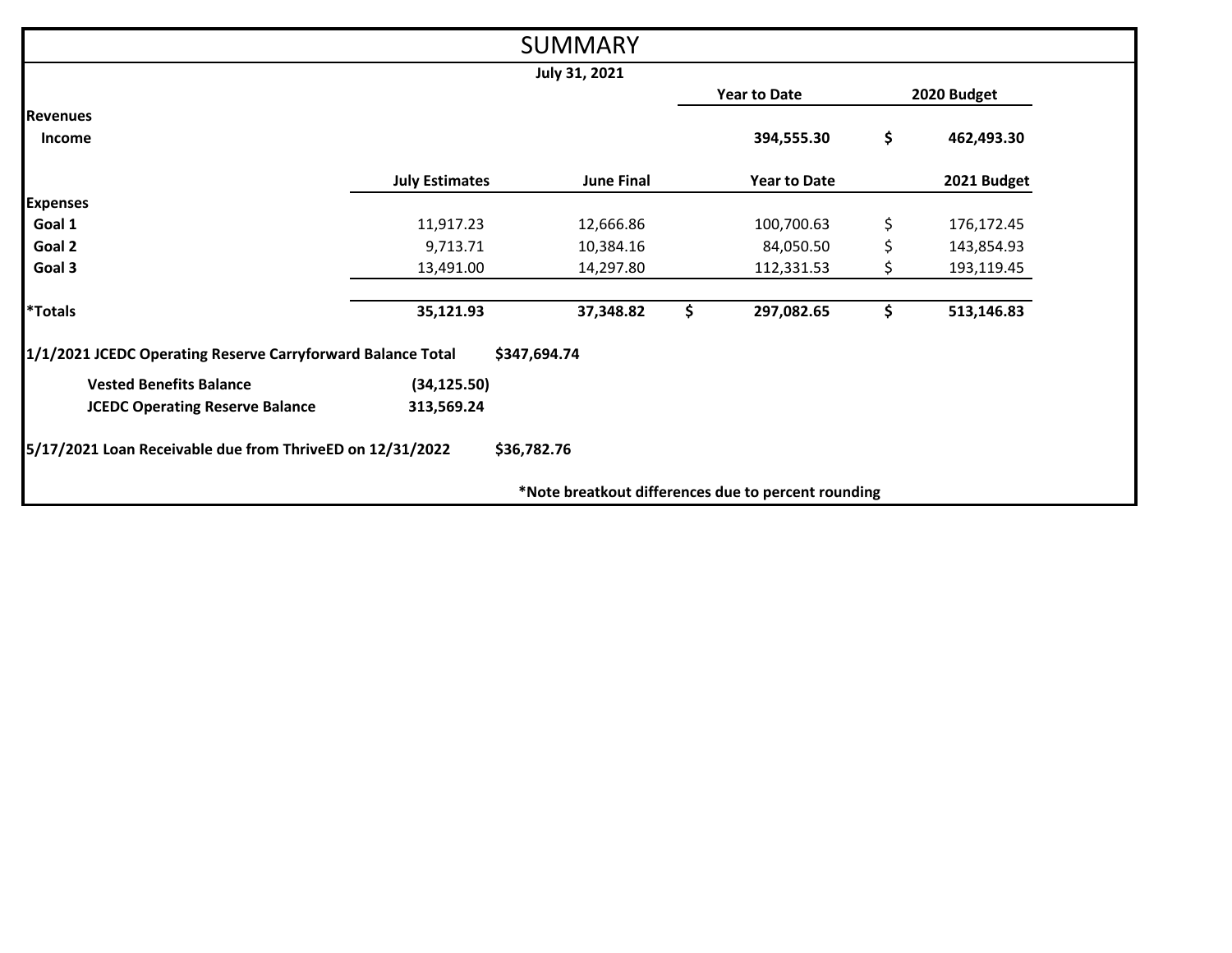# Jefferson County Economic Development Consortium Home Buyer Program July 31, 2021

| <b>Income</b>                           | <b>July Estimates</b> | <b>June Actual</b> |    | <b>Year to Date</b> |    | <b>Budget</b> |      |
|-----------------------------------------|-----------------------|--------------------|----|---------------------|----|---------------|------|
| V-Cambridge                             |                       |                    |    | 10.70               |    | 10.70         | 100% |
| V-Johnson Creek                         |                       |                    |    | 301.60              |    | 301.60        | 100% |
| C- Fort Atkinson                        |                       |                    |    | 1,247.50            |    | 1,247.50      | 100% |
| C-Jefferson                             |                       |                    |    | 810.40              |    | 810.40        | 100% |
| C-Lake Mills                            |                       |                    |    | 615.20              |    | 615.20        | 100% |
| C-Waterloo                              |                       |                    |    | 331.80              |    | 331.80        | 100% |
| C-Watertown                             |                       |                    |    | 1,523.40            |    | 1,523.40      | 100% |
| C-Whitewater                            |                       |                    |    | 305.90              |    | 305.90        | 100% |
| Jefferson County                        |                       |                    |    | 8,571.20            |    | 8,571.20      | 100% |
| DPP Home Buyer Program                  |                       | 300.00             |    | 2,100.00            |    |               |      |
| DPA Home Buyer Program                  | 1,300.00              |                    |    | 3,200.00            |    | 10,000.00     | 53%  |
| Additional HBC Inc. Contract Restricted |                       | 5,200.00           |    | 10,072.00           |    |               | 0%   |
| <b>Applied Operating Reserve</b>        |                       |                    |    |                     |    | 27,389.20     | 0%   |
| <b>TOTALS</b>                           | \$<br>1,300.00        | \$<br>5,500.00     | S. | 29,089.70           | S. | 51,106.90     | 57%  |

| <b>Expenses</b>                                    | <b>July Estimates</b> | <b>June Actual</b> | <b>Year to Date</b> | <b>Budget</b> |     |
|----------------------------------------------------|-----------------------|--------------------|---------------------|---------------|-----|
| Personnel                                          | 3,206.20              | 3,198.44           | 21,735.97           | 36,335.84     | 60% |
| Web Page Development                               |                       |                    | 114.00              | 150.00        | 76% |
| Office Expense                                     | 64.06                 | 80.58              | 578.51              | 3,420.00      | 17% |
| Membership                                         |                       |                    |                     | 250.00        | 0%  |
| Professional Development                           |                       |                    |                     | 3,700.00      | 0%  |
| Legal Notices - Southern Housing                   |                       |                    |                     |               |     |
| <b>Training Materials</b>                          | 73.00                 |                    | 318.80              | 3,000.00      | 11% |
| Subscriptions                                      |                       |                    | 595.00              | 1,000.00      | 60% |
| Internet/Phones/Mis                                | 187.42                | 136.92             | 1,133.10            | 2,048.00      | 55% |
| <b>Travel Related</b>                              | 36.96                 |                    | 36.96               | 930.00        | 4%  |
| Other Insurance                                    | 20.04                 | 20.04              | 140.28              | 227.06        | 62% |
| <b>Recording Fees</b>                              |                       |                    |                     |               |     |
| <b>TOTALS</b>                                      | \$<br>3,587.68        | \$<br>3,435.98     | \$24,652.62         | \$1,060.90    | 48% |
| 1/1/2021 Operating Reserve Carryforward Balance    |                       |                    |                     | \$132,911.42  |     |
| <b>Vested Benefits Balance</b>                     |                       |                    | $-56,855.23$        |               |     |
| <b>Homebuyer Program Operating Reserve Balance</b> |                       |                    | \$126,056.19        |               |     |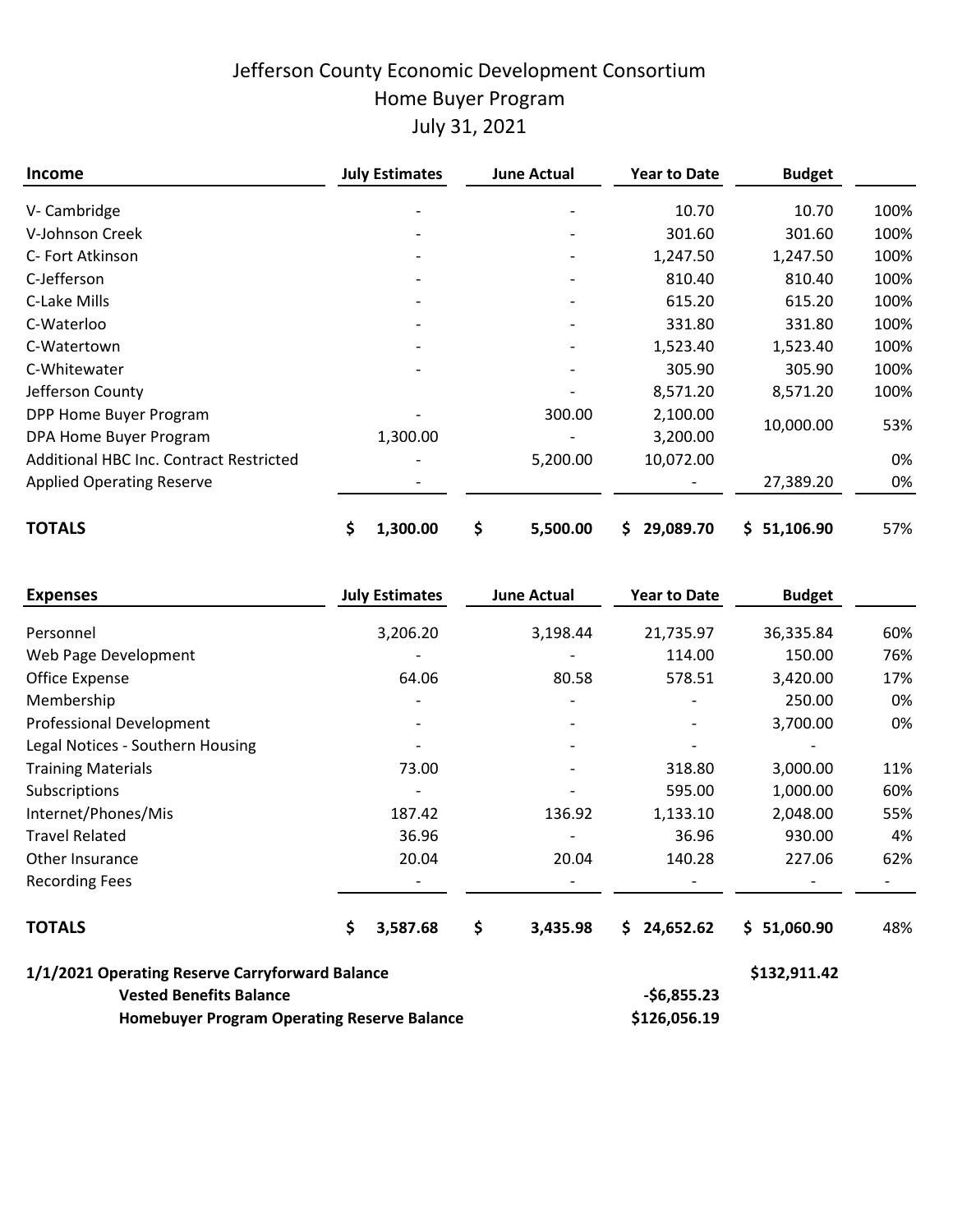# **Jefferson County Economic Development Consortium**

# **2021 YE Projections/2022 Projected Budget DRAFT**

| <b>Income</b>              | 2020<br>Actual   | 2021<br><b>YE Projected</b> | 2021<br><b>Budget</b> | % of 2021<br><b>Budget</b> | 2022<br>Projected<br><b>Budget</b> |
|----------------------------|------------------|-----------------------------|-----------------------|----------------------------|------------------------------------|
| GHDP - Reimbursed Expenses | 136,705.00       | 135,000.00                  | 135,000.00            | 100.0%                     | 135,000.00                         |
| V- Cambridge               | 156.00           | 160.50                      | 160.50                | 100.0%                     | 162.00                             |
| V-Johnson Creek            | 4,473.00         | 4,524.00                    | 4,524.00              | 100.0%                     | 4,524.00                           |
| C- Fort Atkinson           | 18,585.00        | 18,712.50                   | 18,712.50             | 100.0%                     | 18,712.50                          |
| C-Jefferson                | 12,196.50        | 12,156.00                   | 12,156.00             | 100.0%                     | 12,156.00                          |
| C-Lake Mills               | 9,145.50         | 9,228.00                    | 9,228.00              | 100.0%                     | 9,228.00                           |
| C-Waterloo                 | 4,984.50         | 4,977.00                    | 4,977.00              | 100.0%                     | 4,977.00                           |
| C-Watertown                | 36,556.50        | 22,851.00                   | 22,851.00             | 100.0%                     | 22,851.00                          |
| C-Whitewater               | 4,473.00         | 4,588.50                    | 4,588.50              | 100.0%                     | 4,588.50                           |
| Jefferson County           | 127,894.50       | 128,568.00                  | 128,568.00            | 100.0%                     | 128,568.00                         |
| Dodge County               | 135,048.00       | 135,007.50                  | 135,445.50            | 99.7%                      | 135,007.50                         |
| Contra Account - Homebuyer | (14, 564.30)     | (13,717.70)                 | (13,717.70)           | 100.0%                     | (13, 717.70)                       |
| <b>TOTAL</b>               | 475,653.20<br>S. | 462,055.30<br>\$.           | \$462,493.30          |                            | \$<br>462,056.80                   |

*\*Population estimates July 2021 ESRI and Census - WILL CHANGE!*

## **Loan Receivable: Due 12/31/2022 \$** 36,782.76

(\$34,998 Principal + 3% simple interest)

## **Projected Revenues for YE 2022 \$ 498,839.56**

| <b>Expenses</b>                           | 2020<br><b>Actual</b>   | 2021<br><b>YE Projected</b> | 2021<br><b>Budget</b>   | 2022 Projected<br><b>Budget</b> |
|-------------------------------------------|-------------------------|-----------------------------|-------------------------|---------------------------------|
| Personnel<br><b>Professional Services</b> | 333,830.17<br>27,077.94 | 388,174.78<br>47,500.00     | 389,577.51<br>60,000.00 | 407,795.76<br>25,000.00         |
| <b>Web Page Development</b>               | 2,041.34                | 2,125.00                    | 2,125.00                | 2,125.00                        |

| 2022 Projected<br><b>Budget</b> |
|---------------------------------|
| 407,795.76<br>25,000.00         |
| 2,125.00                        |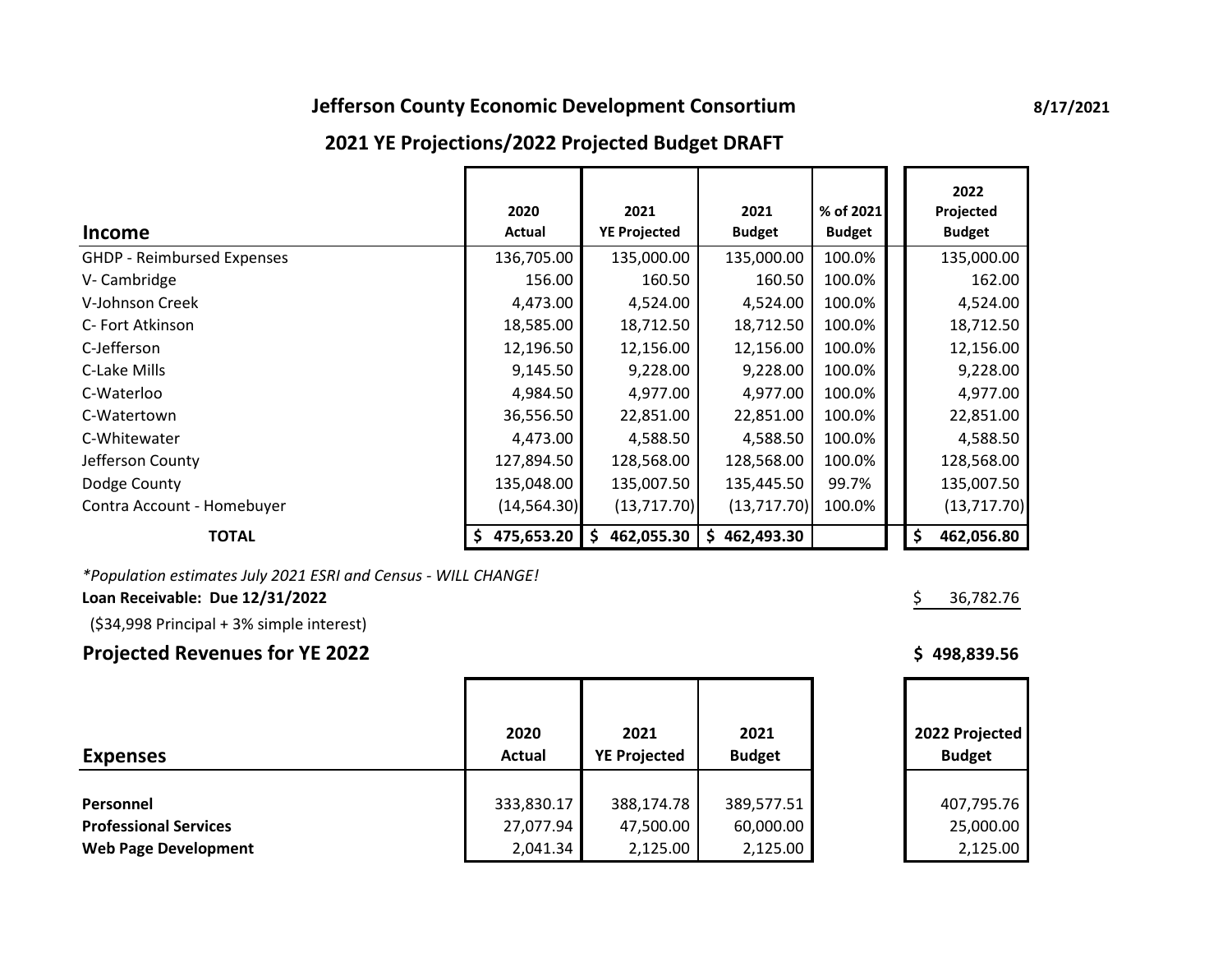|                                  |                                         | 2020          | 2021                | 2021          | 2022 Projected |
|----------------------------------|-----------------------------------------|---------------|---------------------|---------------|----------------|
| <b>Expenses</b>                  |                                         | <b>Actual</b> | <b>YE Projected</b> | <b>Budget</b> | <b>Budget</b>  |
| <b>Office Expense</b>            |                                         |               |                     |               |                |
|                                  | Office Equipment                        |               |                     | 1,000.00      | 1,000.00       |
|                                  | Computer Equip/Software <sup>1</sup>    | 2,370.00      | 1,700.00            | 1,500.00      | 1,500.00       |
|                                  | Postage                                 |               | 400.00              | 400.00        | 400.00         |
|                                  | <b>Supplies</b>                         | 431.10        | 1,100.00            | 1,200.00      | 1,200.00       |
|                                  | Printing/Duplicating <sup>6</sup>       | 130.75        | 550.00              | 550.00        | 550.00         |
|                                  | Small Items of Equipment                |               | 115.00              | 150.00        | 150.00         |
|                                  | Maint Machine&Equip-Copies <sup>2</sup> | 355.31        | 2,000.00            | 3,500.00      | 2,700.00       |
|                                  | <b>Equipment Rent/Lease</b>             | 1,807.08      | 2,000.00            | 2,000.00      | 2,000.00       |
|                                  | Duplication Allocation <sup>5</sup>     | 3.63          | 36.00               | 36.00         | 36.00          |
| Membership <sup>7</sup>          |                                         | 2,729.00      | 3,100.00            | 3,300.00      | 4,500.00       |
| <b>Professional Development</b>  |                                         |               |                     |               |                |
|                                  | Registrations                           | 3,421.99      | 2,800.00            | 2,800.00      | 5,000.00       |
|                                  | <b>Commercial Travel</b>                | 628.94        | 600.00              | 1,000.00      | 2,500.00       |
|                                  | Lodging                                 | 1,560.79      | 1,500.00            | 1,000.00      | 3,000.00       |
| <b>Meeting Expenses</b>          |                                         |               |                     |               |                |
|                                  | Food & Others                           | 136.85        | 500.00              | 1,500.00      | 1,000.00       |
| <b>Training Materials</b>        |                                         |               |                     | 500.00        | 500.00         |
| Subscriptions <sup>3</sup>       |                                         | 4,332.10      | 5,200.00            | 6,000.00      | 6,000.00       |
| Internet/Phones/Mis <sup>5</sup> |                                         |               |                     |               |                |
|                                  | Telephone & Fax                         | 445.32        | 400.00              | 800.00        | 500.00         |
|                                  | Wireless Internet                       | 1,142.64      | 1,300.00            | 1,875.00      | 1,500.00       |
|                                  | IP Telephone Allocation                 | 314.08        | 471.00              | 474.00        | 177.00         |
|                                  | <b>MIS PC Group Allocation</b>          | 6,417.78      | 7,247.04            | 7,146.00      | 10,000.00      |
|                                  | MIS System Grp Alloc(ISIS)              | 1,763.32      | 1,842.00            | 1,845.00      | 2,707.00       |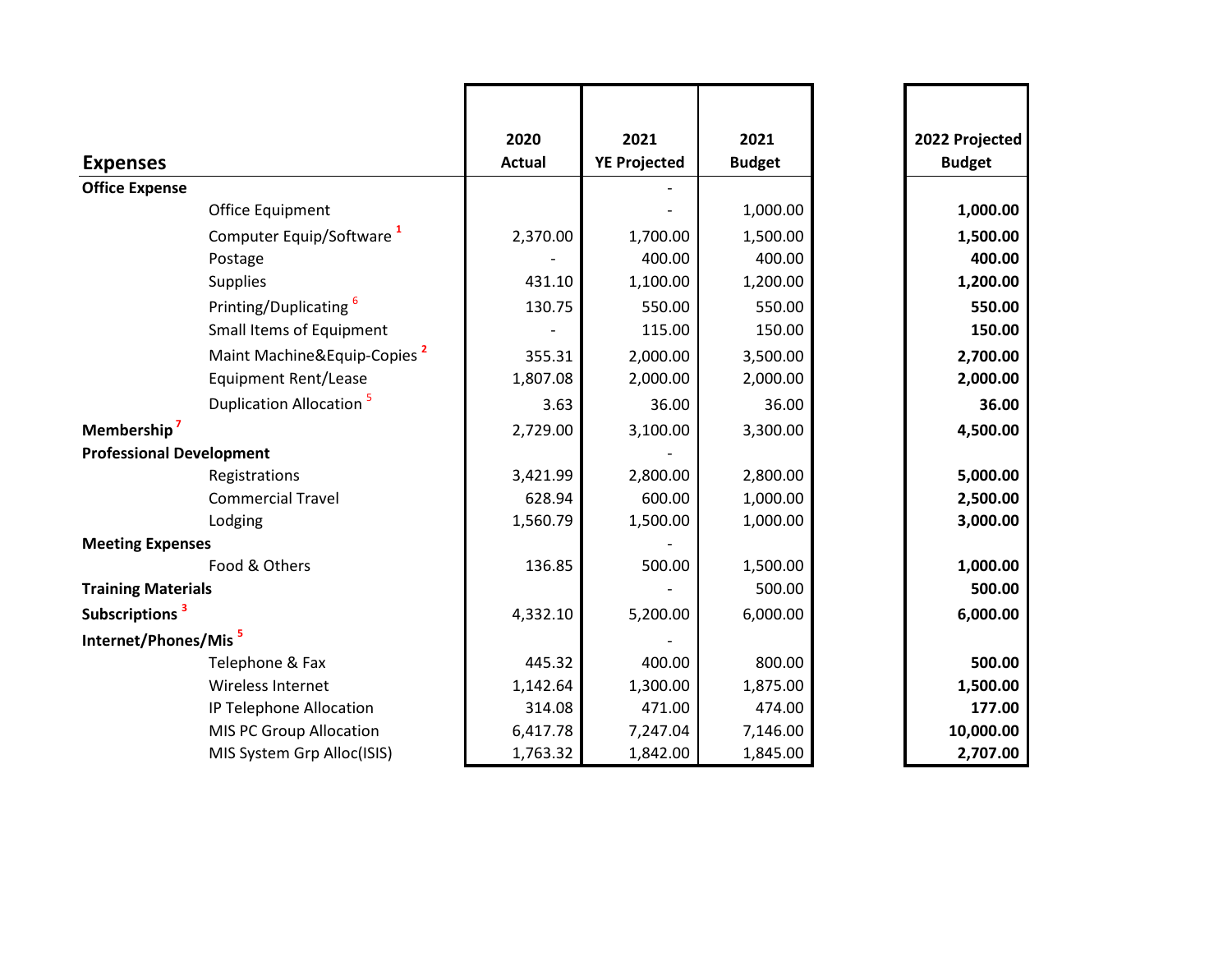|                               | 2020            | 2021                | 2021          | 2022 Projected |
|-------------------------------|-----------------|---------------------|---------------|----------------|
| <b>Expenses</b>               | Actual          | <b>YE Projected</b> | <b>Budget</b> | <b>Budget</b>  |
| <b>Other Operating</b>        |                 |                     | 1,000.00      | 1,000.00       |
| <b>Travel Related</b>         |                 |                     |               |                |
| Mileage                       | 4,071.23        | 2,400.00            | 5,000.00      | 3,500.00       |
| <b>Mileage County Vehicle</b> | 134.59          | 1,100.00            |               | 1,500.00       |
| <b>Meals</b>                  | 53.43           | 500.00              | 500.00        | 1,500.00       |
| <b>Other Travel/Tolls</b>     | 62.90           | 300.00              | 300.00        | 300.00         |
| Other Insurance <sup>4</sup>  | 2,398.67        | 3,007.68            | 2,068.26      | 3,260.97       |
| <b>Railroad Consortium</b>    | 14,000.00       | 14,000.00           | 14,000.00     | 14,000.00      |
| <b>Operating Reserve</b>      |                 |                     |               |                |
| <b>Total</b>                  | 411,660.95<br>Ś | 491,968.50<br>Ś     | \$513,146.77  | \$506,901.73   |

## Notes

1 - New laptop 2021 Witte; 2022 for Pratt

2 - 2022 - New copier contract charges per copy; estimated average cost of printing \$225.00 per month

3 - 2021 Subscriptions to Redi Comp, Apptivo, Adobe, WSJ, MBJ, Local newspapers, etc. WSJ est.at \$40.00/month

4 -2021 County Controlled: new rate approved after budget was approved

5 - 2022 - County Controlled; Numbers for 2022 from MIS/Finance

6 - 2022 - More marketing outreach

7 -2022 Memberships to IEDC, Mid America, CARW, WEDA, AMA, CDFA, CCIM, SHRM, NAIOP